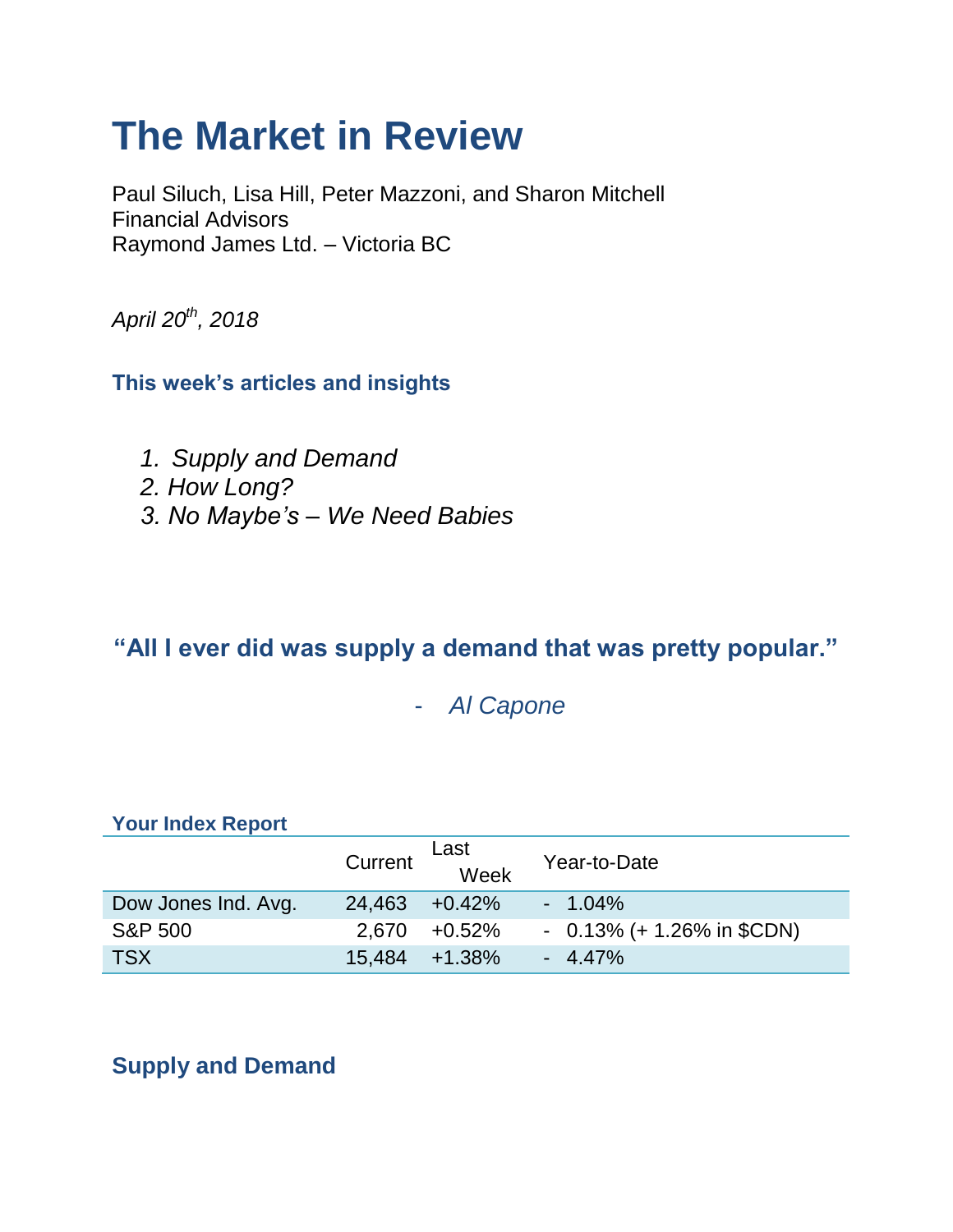There are some laws that never change, such as gravity and entropy. There are others that are less obvious, but no less immutable. One that imposes itself on us time and time again is the Law of Supply and Demand. A rising demand for something inevitably leads to an increase in supply, and vice-versa.

We have seen this happen in every commodity from wool production to automobiles. Demand rises, leading to rising prices. More people jump in to take advantage of the high profits, then prices fall. This leads to consolidation and, eventually, a balanced market.

For those of you old enough think of all the computer companies that sprang up in the early 1980s. Commodore, Atari, Apple (**NASDAQ AAPL**), Compaq, Victor, Vector, Texas Instruments, Radio Shack, Packard-Bell, and Sinclair, to name a few.

For those younger, remember Blackberry (**TSX BB**), Nokia, Motorola, Palm Pilot, Ericcson, LG, and those from Sony and Siemens?

Both industries ran into the same market dynamic, where rising demand saw scores of new entrants. Then, scarcity changed to glut, followed by new innovations, and eventually competitors with much deeper pockets. Today, a handful of computer companies make most of the world's laptops and desktops. Apple, Samsung, and several Chinese companies make just about all our phones. Prices dropped and few survived. It happens in every era to every market.

Why bring this up? Because it is happening today in the marijuana market in parts of the US. And what is happening there is likely to happen to Canada's producers, as well. Today, it seems like the sky is the limit with new dispensaries popping up like mushrooms. There were 23 shops listed in Victoria in 2016 and approximately 31 either approved or at some stage of application by the end of 2017. It seems like a boom that will never end.

It has in Oregon. Marijuana officially became legal in Oregon in November of 2014, even as it remained illegal at the federal level. The Oregon Liquor Control Commission began handing out dozens of licenses to growers and dispensaries to meet the surging demand for legal weed. The state loves the new industry. It brought in US \$68 million in cannabis sales taxes last year.

But like computers and cell-phones, more and more people got involved, and techniques became better and better. Outside investment flooded in when the state relaxed ownership rules in 2016, increasing the number of new farms under cultivation.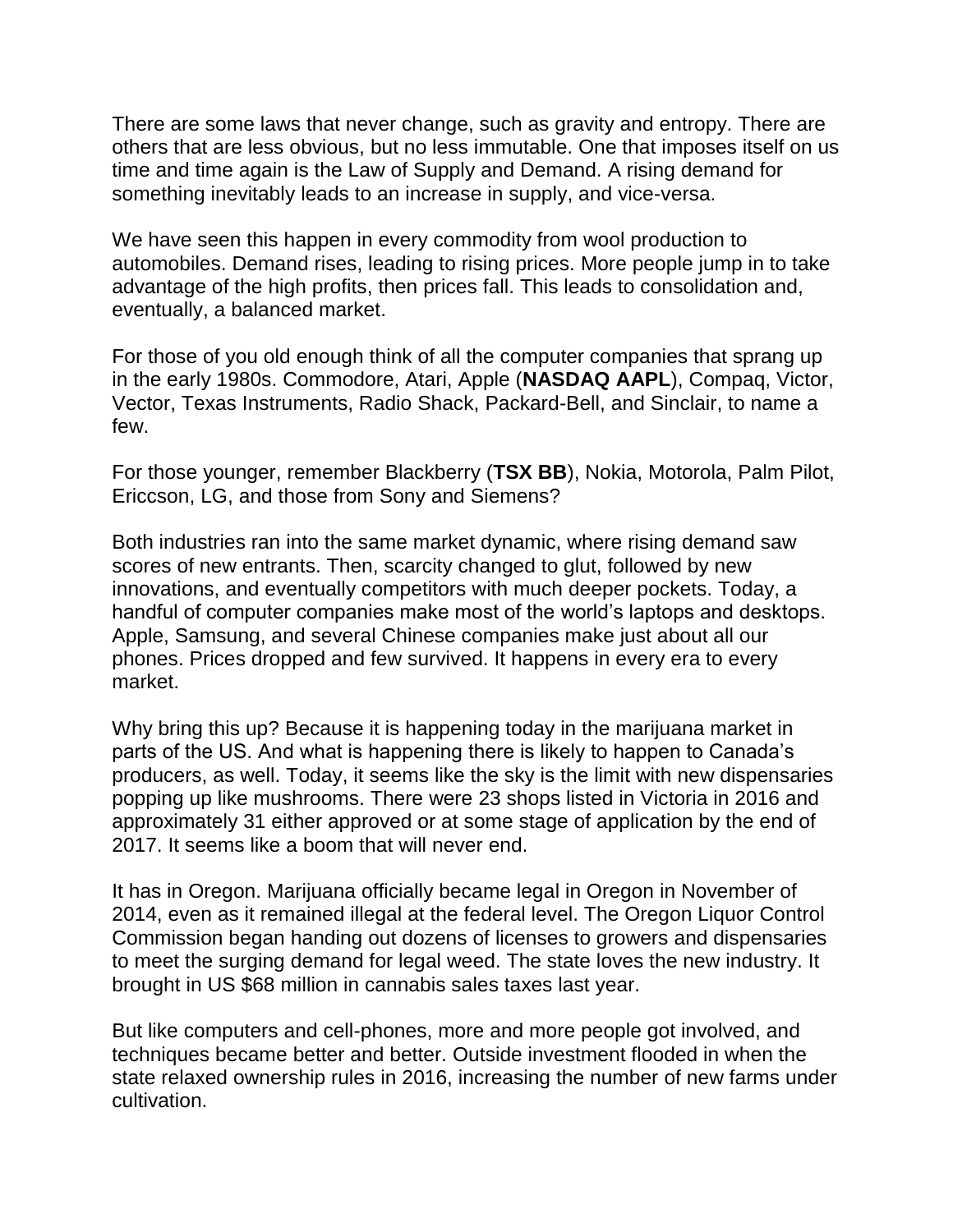As of April 1<sup>st</sup> of this year, "Oregon had licensed 963 recreational cannabis grows, while another 910 awaited OLCC approval." (source: Willamette Week).

Demand for marijuana in all its forms in Oregon is approximately 340,000 pounds. The problem is this: the state now reports that 1.1 million pounds of cannabis were produced last year. That's three times as much as is consumed, and it is illegal to ship it outside the state. This has led to a halving in price from \$1,500 per pound last summer to just \$700 per pound by last October. One small grower reported he got just \$100 per pound at auction in December. The same thing has happened in Colorado, another pot-legal state. Prices have declined by half since last October.

Canadian marijuana stocks have been in a gold rush of their own that began after the Liberal government was elected in 2015. Many are still well above their prices of just six months ago, but be warned: the winnowing is coming.

Just as with the early computer companies, it will be the largest players that survive. The smallest will be either bought out or put out of business. In fact, this may have already started. Canada's largest publicly-listed marijuana companies have begun absorbing others, while the smaller players saw their share prices peak in January. Many have since been cut in half.

In time, marijuana will become a stable, boring, dividend-paying industry much like those in the alcohol and tobacco sectors. Until then, it will be a market share war, and many won't survive. We are not involved in these stocks, but for those of you who are, the gold rush is over. Stick to the largest players or the ETF baskets.

## **How Long?**

*"How long has this been going on? You've been acting so shady I've been feeling it lately."*

- from the 1974 song "How Long" by the band Ace

-

The "correction" that began in February feels as interminable as Canada's winter.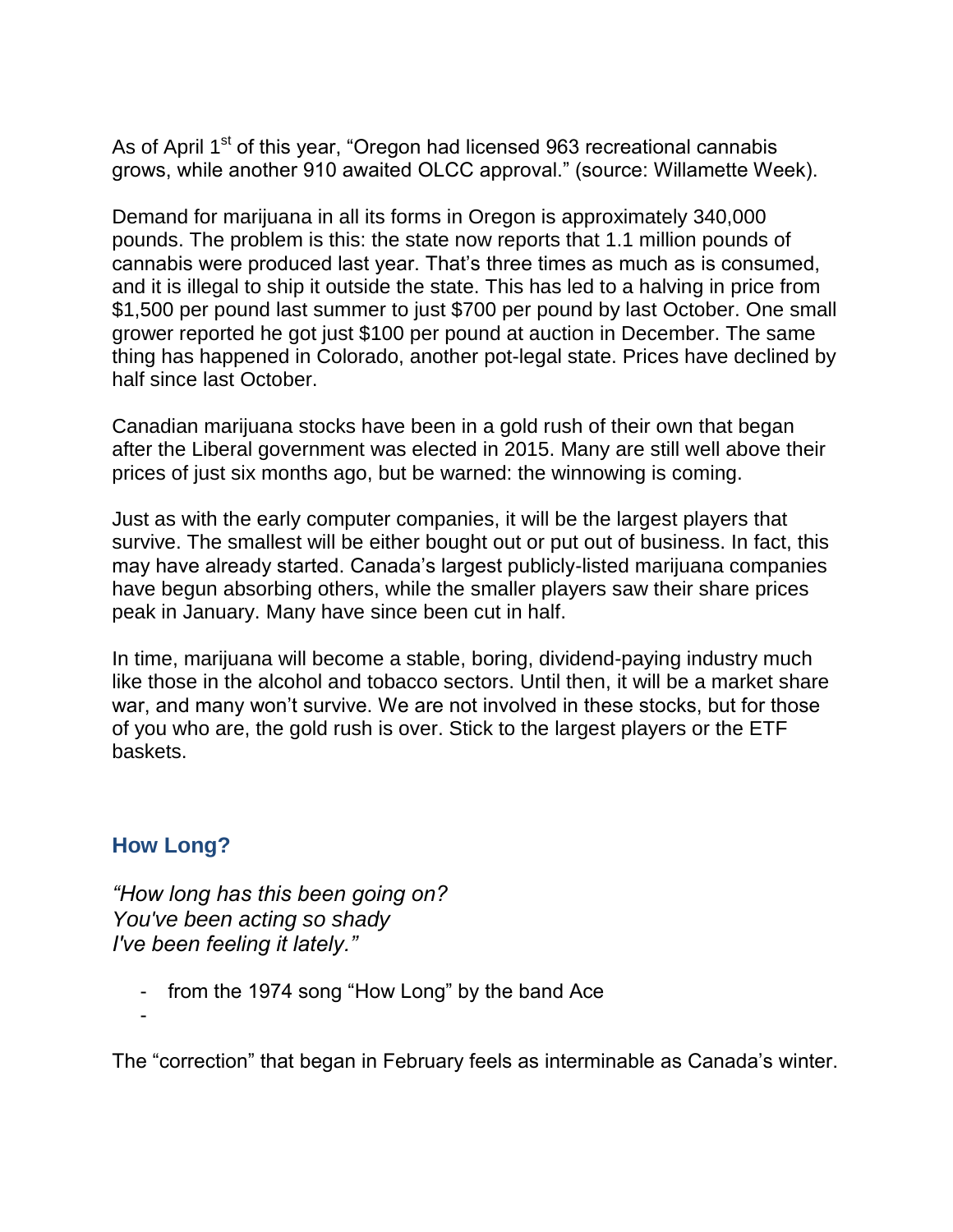And yet, the Dow Jones Industrial Average has recovered almost a thousand points, or 3.4%, since its lows in early February. Canada's TSX has risen 200 points from its low for a gain of 1.3%. Both have experienced higher and higher lows, like a ball bouncing up the stairs. This is a healthy phenomenon. Fewer and fewer stocks are hitting 52-week lows, which is another healthy sign.

So why does this "recovery" feel so ragged and false?

The backdrop of unceasing tense news - bombs in Syria, standoffs over the pipeline in Canada, daily battles (and book launches) in Washington – hangs like a black cloud over the stock and bond markets.

There is also the threat of trade restrictions with China through new tariffs and obstructions. After the US imposed tariffs on Chinese washing machines and solar panels, China levied its own 179% tariff on US sorghum – a grain used for animal feed in place of corn. The US's cancellation of the proposed takeover of US-based Qualcomm (**NASDAQ QCOM**) by Singapore-based Broadcom (**NASDAQ AVGO**) was followed by China's reconsideration of Qualcomm's buyout for chip firm NXPI (**NASDAQ NXPI**). Did either country win? Who knows? Certainly, the shareholders did not.

And yet, the markets have managed to grind higher. We are back in earnings season and earnings have been quite healthy. That is the biggest prop under stocks - a strong economy and growing earnings.

Stock market corrections often herald larger changes beneath the surface of the market averages. Like the churn sailors avoid during a tidal change, there can be a great deal of motion even as there is no locomotion.

The tidal forces today are rising interest rates pushing up against economies running at nearly full capacity. The economy wants to grow even more, but higher interest rates slow things down. Sometimes, you get the worst of both worlds – rising prices with no growth. Inflation is beginning to show up in the economic numbers through bottlenecks in both labour (too few workers) and materials (too much demand).

For example, the Philadelphia Prices Paid index (a measure of the cost of commodities that go into making stuff) jumped 14 points this month to 56.4, the highest level in seven years.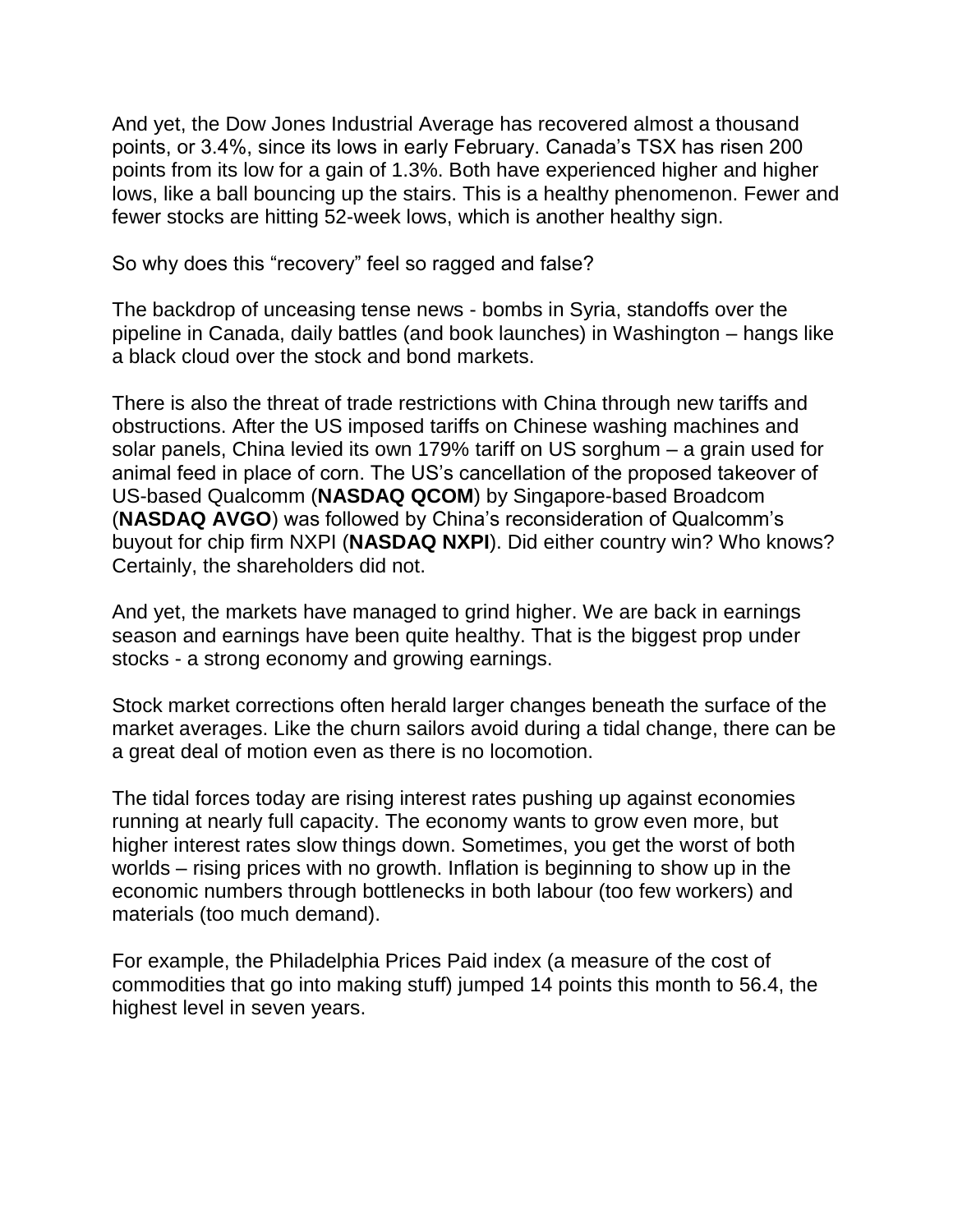

**Copyright 2018 Ned Davis Research, Inc. Further distribution prohibited without prior permission. All Rights Reserved. See NDR Disclaimer at** [www.ndr.com/copyright.html](https://urldefense.proofpoint.com/v2/url?u=http-3A__www.ndr.com_copyright.html&d=DwMF-g&c=K3dQCUGiI1B95NJ6cl3GoyhMW2dvBOfimZA-83UXll0&r=_6MBBSGYsFznIBwslhTiqBKEz4pHUCTd_9tbh_EpUMY&m=WZQdfMToCyYkegv0OieLKNb3b2uMb7-dKBw-_BLP8_E&s=jjcA1jHGVnvOWdA5oySaQE2scLBuzJ5fzjHVxZ9mM8c&e=)**. For data vendor disclaimers refer to** [www.ndr.com/vendorinfo/](https://urldefense.proofpoint.com/v2/url?u=http-3A__www.ndr.com_vendorinfo_&d=DwMF-g&c=K3dQCUGiI1B95NJ6cl3GoyhMW2dvBOfimZA-83UXll0&r=_6MBBSGYsFznIBwslhTiqBKEz4pHUCTd_9tbh_EpUMY&m=WZQdfMToCyYkegv0OieLKNb3b2uMb7-dKBw-_BLP8_E&s=As4R73Nn4x287ZxVQND9yu_fICqUv_kiUgSqvCqClxA&e=)**.**

Inflation has long been sought by central banks as a way to devalue the vast debts built up by governments. It may be one of those "be careful what you wish for" desires. Inflation is pushing up prices everywhere and being passed on to you, the consumer.

As investors, where are we seeing it?

Where we're seeing the most inflation is in emerging markets, and it is creeping up here in North America. In particular, it is most notable in commodity-producing nations, and influencing higher prices in energy, base metals, and other industrial inputs. Oil stocks are now one of the strongest groups, followed by mining and materials stocks. Is the period of lower oil prices, interest rates, and disinflation over? The technological advances of automation, big data, etc, have disinflationary impacts – but have they been offset by over-eager quantitative easing? Time will tell. What is perhaps true is that future rate holds rather than rate cuts could have the same stimulative impact on our collective animal spirits.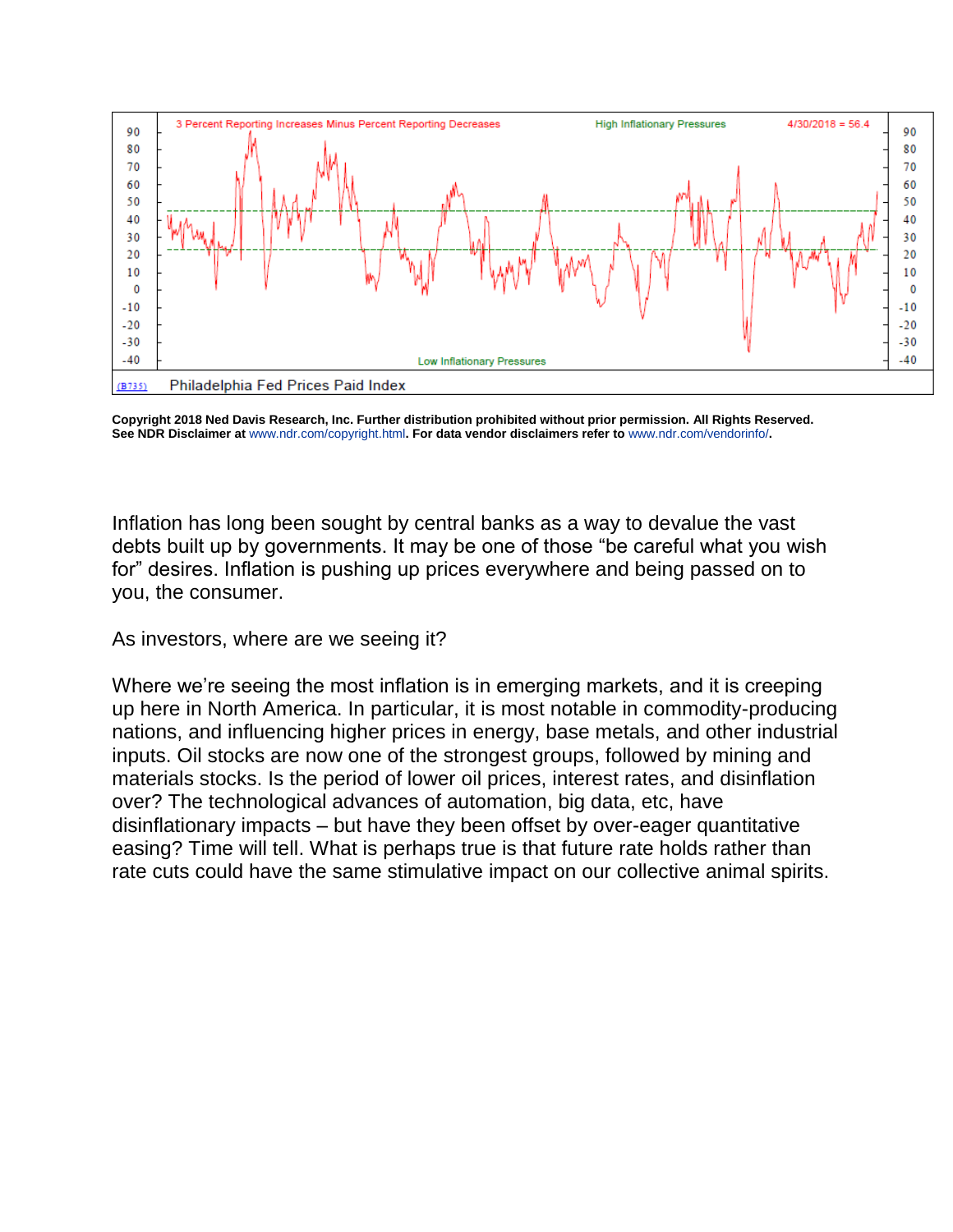

Source: Economic Research, Federal Reserve Bank of St. Louis

## *Thank you for your referrals this month! They are always handled with great care and discretion.*

### **No Maybe's – We Need Babies**

A recent article in The Federalist by Glenn Stanton described the demise of Toys 'R' Us as being caused as much by the dearth of babies as by debt and poor management. The once-rising chain suffered from a heavy debt load forced on it after a leveraged buyout in 2005. Increased competition from Target (**NYSE TGT**) and Wal-Mart (**NYSE WMT**) also helped do the company in. Amazon (**NASDAQ AMZN**) and other on-line sellers haven't helped, either. The part about the shortage of babies was even more interesting. In particular, what countries around the world are doing about it.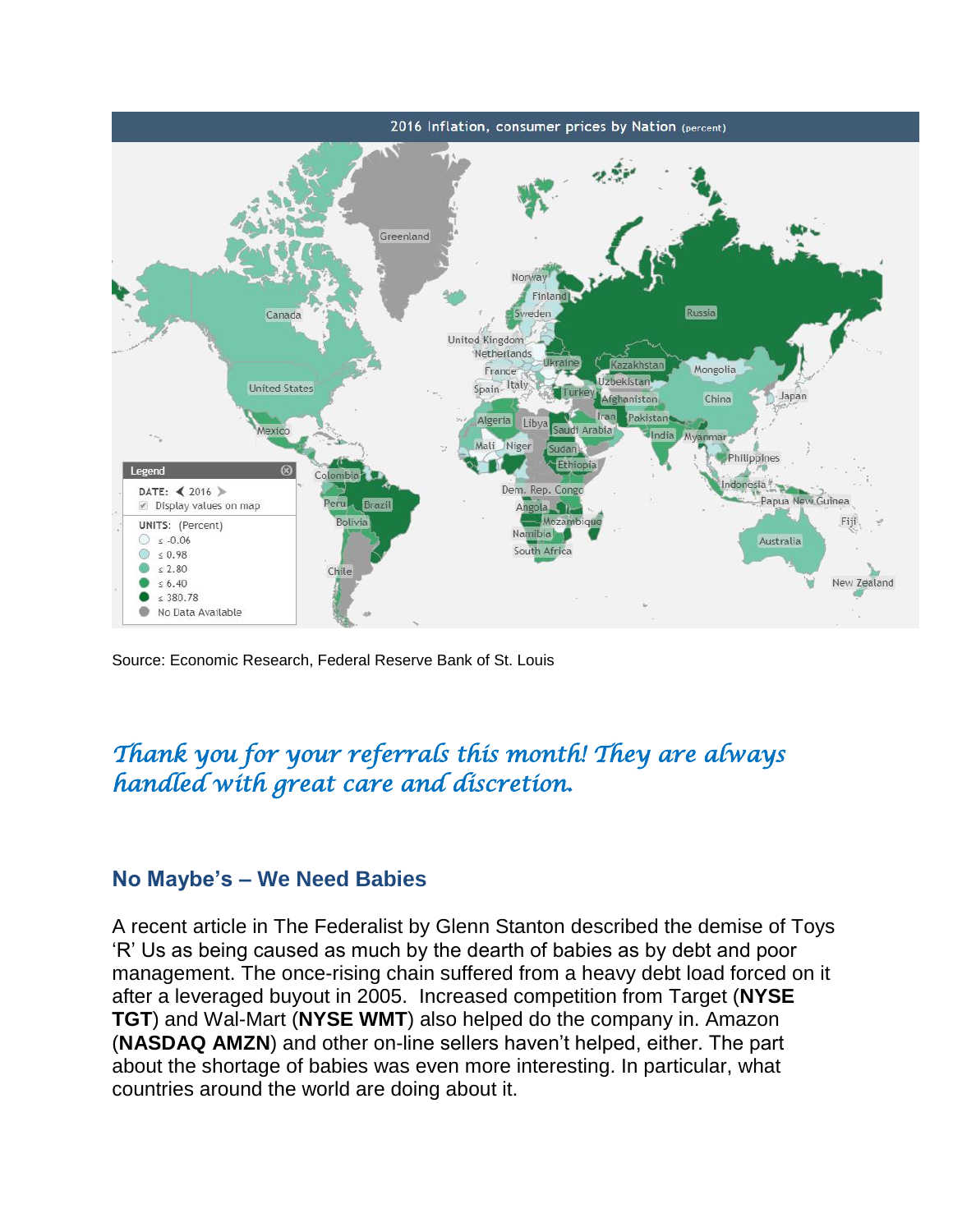As countries become more prosperous, an unintended side effect is a falling birth rate. Countries that industrialize need fewer farm workers, and richer lifestyles mean more focus can be placed on fewer offspring. Both result in the same thing: fewer babies.

The country that most epitomizes shrinking itself to greatness is Japan. The country's population has been shrinking since 2010 and is now losing a net 270,000 people per year. In the next two decades, Japan will lose the equivalent of almost 14 million people – an entire Tokyo.

The first effort of any country intent on growth is increased immigration. Japan is very choosy about the ethnicity of who it allows in, and focused on Peruvians (60,000 immigrants) and Brazilians (220,000 immigrants) of Japanese descent in the 1980s and 1990s. This was barely a drop in the bucket, and they did not integrate well. Japan even began a program during the financial crisis of 2009 where they paid these people to go back to South America!

Canada's birth rate of 1.60 babies per woman ranks ahead of China (1.57) and Japan (1.46) but is well behind that of the USA (1.84) and Mexico (2.21). To offset this, we have one of the highest per capita immigration programs in the world. Canada is aiming to absorb 310,000 new immigrants in 2018 (source: Statistics Canada). The US takes in about 1,000,000 per year, a rate one-third of ours.

Back to Japan for a moment. The country was one of the first to begin paying people to have more babies. This hardly moved the dial, so the country is getting even more creative (or desperate) by promoting a robotic baby to young couples. This is supposed to help them develop maternal urges, and then go on to the real thing.

Europe is also facing a "grey wall" of its own. In response, Denmark is promoting vacations because government data suggests more babies are conceived during holidays than at any other time. Successful couples even receive a chance to win baby supplies and a further discount on more vacations to have even more children. Russia now has an annual "Day of Conception" and Singapore a "National Night" when patriotic couples can do their part for the state.

A falling birth rate impacts everything from tax revenues to the size of a country's military. Immigration is one way to stem the tide, but babies are likely to become even more valuable in the years ahead. China, for example, once allowed almost anyone to adopt its unwanted girls. Now, the practise has virtually stopped. It is the same for other countries such as Romania and Russia. Now, they want to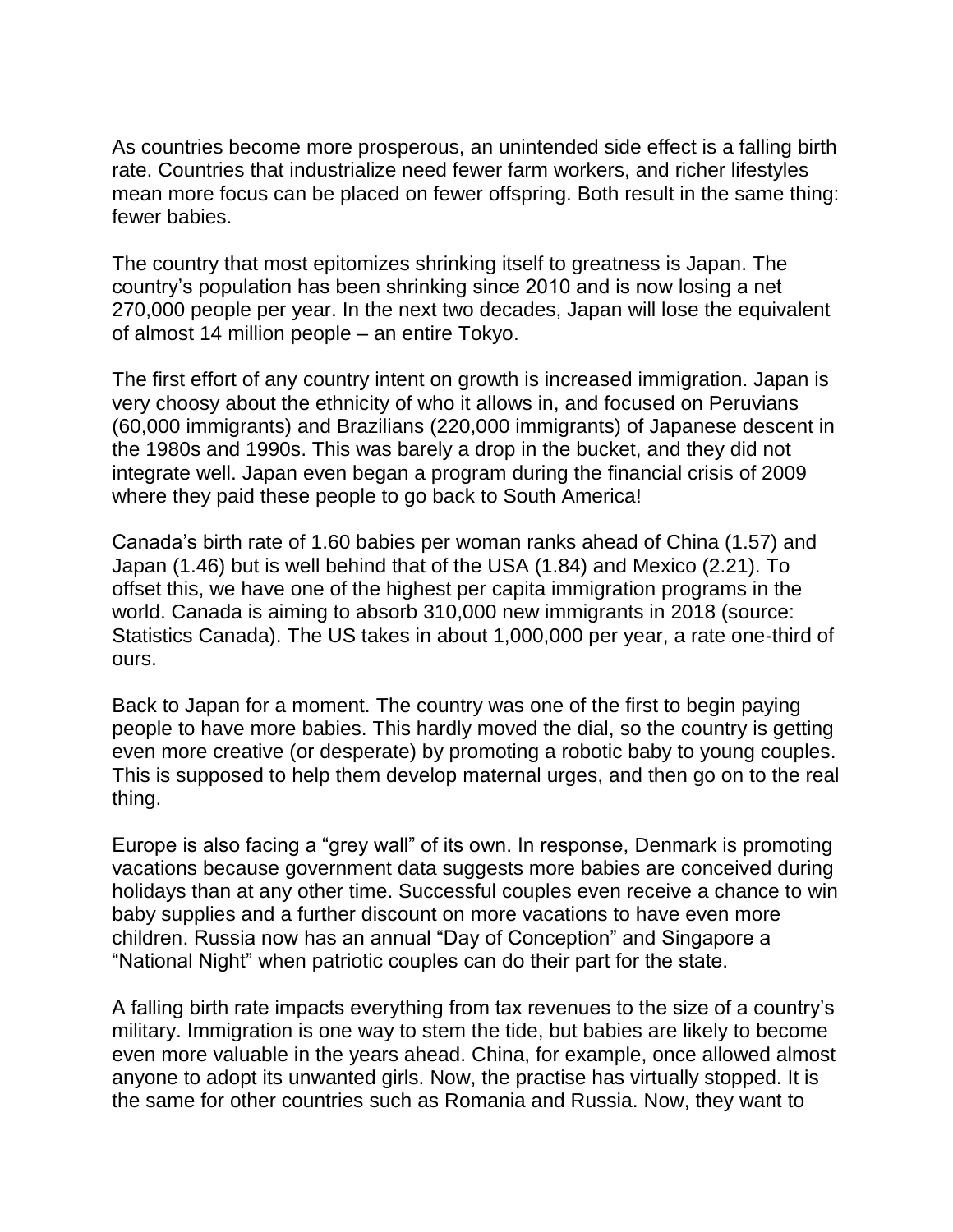keep their precious children – even the orphans. Canada's thirst for immigrants has been met by global unrest in the Middle East and parts of Asia. Someday, peace will return and Canada may find its open door increasingly unused.

Meanwhile, expect to see more and more government focus on the promotion of babies and family size. Like Singapore's "National Night" and Russia's "Day of Conception, perhaps Canada's "Family Day" may take on a whole new meaning.

Here is the article mentioned:

[http://thefederalist.com/2018/04/17/baby-shortage-downed-toys-r-us-coming](http://thefederalist.com/2018/04/17/baby-shortage-downed-toys-r-us-coming-entire-tax-base/)[entire-tax-base/](http://thefederalist.com/2018/04/17/baby-shortage-downed-toys-r-us-coming-entire-tax-base/)

#### **<http://www.raymondjames.ca/siluchhill/>**

We thank you for your business and your referrals and we hope you find our site user friendly and informative. We would welcome your comments.

#### **How to contact us:**

[paul.siluch@raymondjames.ca](https://owa-kel.raymondjames.ca/owa/redir.aspx?SURL=z0BxOCXDlQ-Aad1f_a9igaARxm5Rd1VXE7UcmD4mZ3IZiacj7DPTCG0AYQBpAGwAdABvADoAcABhAHUAbAAuAHMAaQBsAHUAYwBoAEAAcgBhAHkAbQBvAG4AZABqAGEAbQBlAHMALgBjAGEA&URL=mailto%3apaul.siluch%40raymondjames.ca) [lisa.hill@raymondjames.ca](https://owa-kel.raymondjames.ca/owa/redir.aspx?SURL=glaBgdTdxPMFpiw4eumg-PzZXpo9vJyObrXLs1TKtIAZiacj7DPTCG0AYQBpAGwAdABvADoAbABpAHMAYQAuAGgAaQBsAGwAQAByAGEAeQBtAG8AbgBkAGoAYQBtAGUAcwAuAGMAYQA.&URL=mailto%3alisa.hill%40raymondjames.ca) [peter.mazzoni@raymondjames.ca](https://owa-kel.raymondjames.ca/owa/redir.aspx?SURL=3c7mDL9-cZxYXt7CvkOu20QVFy1WCaDQxUZ3BQE6vecZiacj7DPTCG0AYQBpAGwAdABvADoAcABlAHQAZQByAC4AbQBhAHoAegBvAG4AaQBAAHIAYQB5AG0AbwBuAGQAagBhAG0AZQBzAC4AYwBhAA..&URL=mailto%3apeter.mazzoni%40raymondjames.ca)

### (250) 405-2417

#### *Disclaimers*

*[The information contained in this newsletter was obtained from sources believed to be](https://owa-kel.raymondjames.ca/owa/redir.aspx?SURL=z0BxOCXDlQ-Aad1f_a9igaARxm5Rd1VXE7UcmD4mZ3IZiacj7DPTCG0AYQBpAGwAdABvADoAcABhAHUAbAAuAHMAaQBsAHUAYwBoAEAAcgBhAHkAbQBvAG4AZABqAGEAbQBlAHMALgBjAGEA&URL=mailto%3apaul.siluch%40raymondjames.ca) reliable, however, we cannot represent that it is accurate or complete. [It is provided as a general source of information and should not be](https://owa-kel.raymondjames.ca/owa/redir.aspx?SURL=z0BxOCXDlQ-Aad1f_a9igaARxm5Rd1VXE7UcmD4mZ3IZiacj7DPTCG0AYQBpAGwAdABvADoAcABhAHUAbAAuAHMAaQBsAHUAYwBoAEAAcgBhAHkAbQBvAG4AZABqAGEAbQBlAHMALgBjAGEA&URL=mailto%3apaul.siluch%40raymondjames.ca)  [considered personal investment advice or solicitation to buy or sell securities.](https://owa-kel.raymondjames.ca/owa/redir.aspx?SURL=z0BxOCXDlQ-Aad1f_a9igaARxm5Rd1VXE7UcmD4mZ3IZiacj7DPTCG0AYQBpAGwAdABvADoAcABhAHUAbAAuAHMAaQBsAHUAYwBoAEAAcgBhAHkAbQBvAG4AZABqAGEAbQBlAHMALgBjAGEA&URL=mailto%3apaul.siluch%40raymondjames.ca) The views expressed are those of the [authors, Paul Siluch and Lisa Hill, and not necessarily those of Raymond James Ltd.](https://owa-kel.raymondjames.ca/owa/redir.aspx?SURL=z0BxOCXDlQ-Aad1f_a9igaARxm5Rd1VXE7UcmD4mZ3IZiacj7DPTCG0AYQBpAGwAdABvADoAcABhAHUAbAAuAHMAaQBsAHUAYwBoAEAAcgBhAHkAbQBvAG4AZABqAGEAbQBlAHMALgBjAGEA&URL=mailto%3apaul.siluch%40raymondjames.ca) Commissions, trailing [commissions, management fees and expenses all may be associated with mutual funds.](https://owa-kel.raymondjames.ca/owa/redir.aspx?SURL=z0BxOCXDlQ-Aad1f_a9igaARxm5Rd1VXE7UcmD4mZ3IZiacj7DPTCG0AYQBpAGwAdABvADoAcABhAHUAbAAuAHMAaQBsAHUAYwBoAEAAcgBhAHkAbQBvAG4AZABqAGEAbQBlAHMALgBjAGEA&URL=mailto%3apaul.siluch%40raymondjames.ca) Please read the prospectus before investing. [The indicated rates of return are the historical annual compounded total returns including changes](https://owa-kel.raymondjames.ca/owa/redir.aspx?SURL=z0BxOCXDlQ-Aad1f_a9igaARxm5Rd1VXE7UcmD4mZ3IZiacj7DPTCG0AYQBpAGwAdABvADoAcABhAHUAbAAuAHMAaQBsAHUAYwBoAEAAcgBhAHkAbQBvAG4AZABqAGEAbQBlAHMALgBjAGEA&URL=mailto%3apaul.siluch%40raymondjames.ca)  [in unit value and reinvestment of all distributions and do not take into account sales, redemption, distribution or](https://owa-kel.raymondjames.ca/owa/redir.aspx?SURL=z0BxOCXDlQ-Aad1f_a9igaARxm5Rd1VXE7UcmD4mZ3IZiacj7DPTCG0AYQBpAGwAdABvADoAcABhAHUAbAAuAHMAaQBsAHUAYwBoAEAAcgBhAHkAbQBvAG4AZABqAGEAbQBlAHMALgBjAGEA&URL=mailto%3apaul.siluch%40raymondjames.ca)  [optional charges or income taxes payable by any security holder that would have reduced returns. Mutual funds are](https://owa-kel.raymondjames.ca/owa/redir.aspx?SURL=z0BxOCXDlQ-Aad1f_a9igaARxm5Rd1VXE7UcmD4mZ3IZiacj7DPTCG0AYQBpAGwAdABvADoAcABhAHUAbAAuAHMAaQBsAHUAYwBoAEAAcgBhAHkAbQBvAG4AZABqAGEAbQBlAHMALgBjAGEA&URL=mailto%3apaul.siluch%40raymondjames.ca)  [not guaranteed, their values change frequently and past performance may not be repeated.](https://owa-kel.raymondjames.ca/owa/redir.aspx?SURL=z0BxOCXDlQ-Aad1f_a9igaARxm5Rd1VXE7UcmD4mZ3IZiacj7DPTCG0AYQBpAGwAdABvADoAcABhAHUAbAAuAHMAaQBsAHUAYwBoAEAAcgBhAHkAbQBvAG4AZABqAGEAbQBlAHMALgBjAGEA&URL=mailto%3apaul.siluch%40raymondjames.ca) This newsletter is [intended for distribution only in those jurisdictions where Raymond James Ltd. is registered as a dealer in](https://owa-kel.raymondjames.ca/owa/redir.aspx?SURL=z0BxOCXDlQ-Aad1f_a9igaARxm5Rd1VXE7UcmD4mZ3IZiacj7DPTCG0AYQBpAGwAdABvADoAcABhAHUAbAAuAHMAaQBsAHUAYwBoAEAAcgBhAHkAbQBvAG4AZABqAGEAbQBlAHMALgBjAGEA&URL=mailto%3apaul.siluch%40raymondjames.ca)  securities. [Any distribution or dissemination of this newsletter in any other jurisdiction is strictly prohibited.](https://owa-kel.raymondjames.ca/owa/redir.aspx?SURL=z0BxOCXDlQ-Aad1f_a9igaARxm5Rd1VXE7UcmD4mZ3IZiacj7DPTCG0AYQBpAGwAdABvADoAcABhAHUAbAAuAHMAaQBsAHUAYwBoAEAAcgBhAHkAbQBvAG4AZABqAGEAbQBlAHMALgBjAGEA&URL=mailto%3apaul.siluch%40raymondjames.ca) This [newsletter is not intended for nor should it be distributed to any person in the USA. Raymond James Ltd. is a member](https://owa-kel.raymondjames.ca/owa/redir.aspx?SURL=z0BxOCXDlQ-Aad1f_a9igaARxm5Rd1VXE7UcmD4mZ3IZiacj7DPTCG0AYQBpAGwAdABvADoAcABhAHUAbAAuAHMAaQBsAHUAYwBoAEAAcgBhAHkAbQBvAG4AZABqAGEAbQBlAHMALgBjAGEA&URL=mailto%3apaul.siluch%40raymondjames.ca)  [of the Canadian Investor Protection Fund.](https://owa-kel.raymondjames.ca/owa/redir.aspx?SURL=z0BxOCXDlQ-Aad1f_a9igaARxm5Rd1VXE7UcmD4mZ3IZiacj7DPTCG0AYQBpAGwAdABvADoAcABhAHUAbAAuAHMAaQBsAHUAYwBoAEAAcgBhAHkAbQBvAG4AZABqAGEAbQBlAHMALgBjAGEA&URL=mailto%3apaul.siluch%40raymondjames.ca)* 

*Raymond James [does not accept orders and/or instructions regarding your account by e-mail, voice mail, fax or any](https://owa-kel.raymondjames.ca/owa/redir.aspx?SURL=z0BxOCXDlQ-Aad1f_a9igaARxm5Rd1VXE7UcmD4mZ3IZiacj7DPTCG0AYQBpAGwAdABvADoAcABhAHUAbAAuAHMAaQBsAHUAYwBoAEAAcgBhAHkAbQBvAG4AZABqAGEAbQBlAHMALgBjAGEA&URL=mailto%3apaul.siluch%40raymondjames.ca)  alternate method. [Transactional details do not supersede normal trade confirmations or statements.](https://owa-kel.raymondjames.ca/owa/redir.aspx?SURL=z0BxOCXDlQ-Aad1f_a9igaARxm5Rd1VXE7UcmD4mZ3IZiacj7DPTCG0AYQBpAGwAdABvADoAcABhAHUAbAAuAHMAaQBsAHUAYwBoAEAAcgBhAHkAbQBvAG4AZABqAGEAbQBlAHMALgBjAGEA&URL=mailto%3apaul.siluch%40raymondjames.ca) E-mail sent [through the Internet is not secure or confidential.](https://owa-kel.raymondjames.ca/owa/redir.aspx?SURL=z0BxOCXDlQ-Aad1f_a9igaARxm5Rd1VXE7UcmD4mZ3IZiacj7DPTCG0AYQBpAGwAdABvADoAcABhAHUAbAAuAHMAaQBsAHUAYwBoAEAAcgBhAHkAbQBvAG4AZABqAGEAbQBlAHMALgBjAGEA&URL=mailto%3apaul.siluch%40raymondjames.ca) We reserve the right to monitor all e-mail.*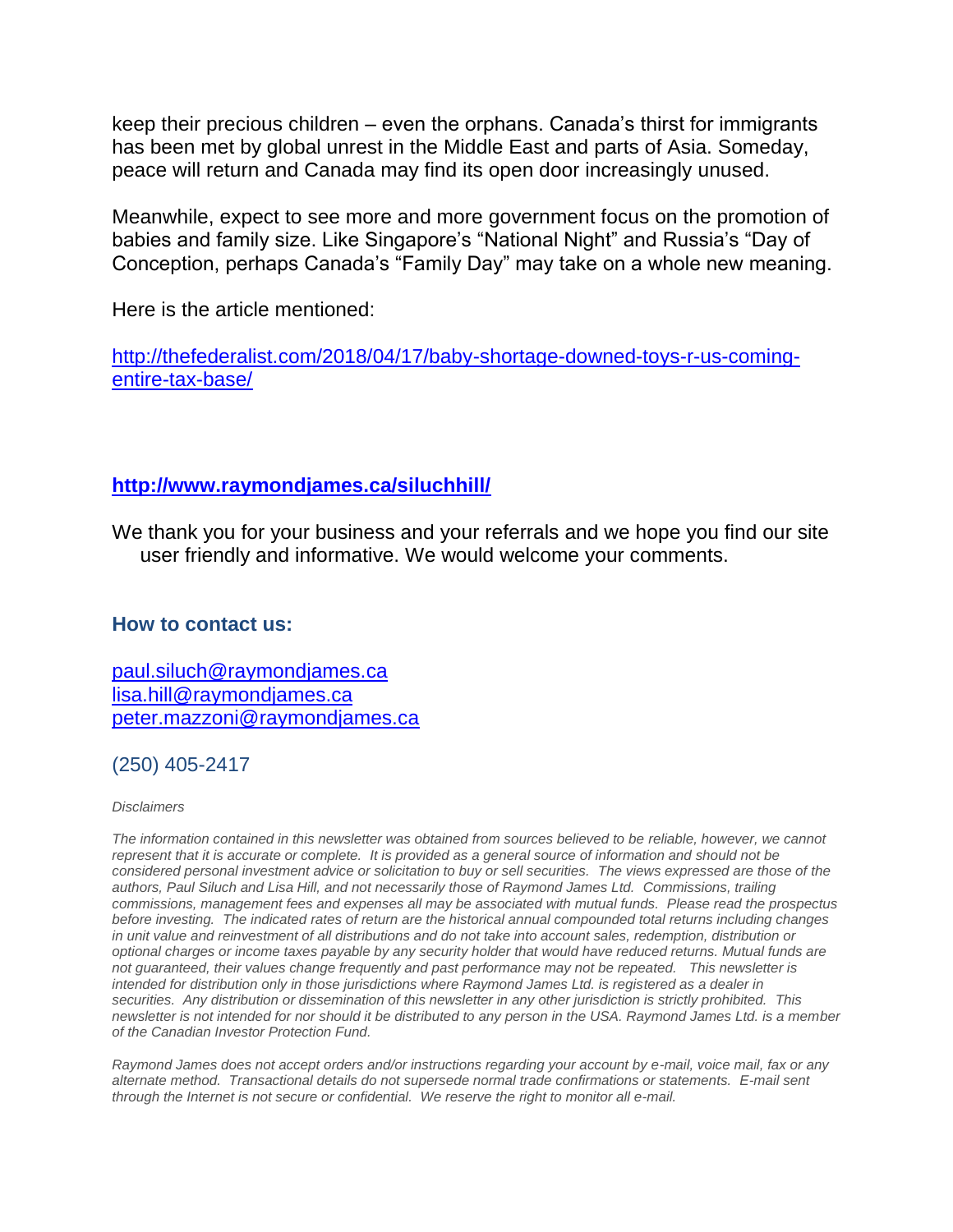*[Any information provided in this e-mail has been prepared from sources believed to be reliable, but is not guaranteed](https://owa-kel.raymondjames.ca/owa/redir.aspx?SURL=z0BxOCXDlQ-Aad1f_a9igaARxm5Rd1VXE7UcmD4mZ3IZiacj7DPTCG0AYQBpAGwAdABvADoAcABhAHUAbAAuAHMAaQBsAHUAYwBoAEAAcgBhAHkAbQBvAG4AZABqAGEAbQBlAHMALgBjAGEA&URL=mailto%3apaul.siluch%40raymondjames.ca)  by Raymond James [and is not a complete summary or statement of all available data necessary for making an](https://owa-kel.raymondjames.ca/owa/redir.aspx?SURL=z0BxOCXDlQ-Aad1f_a9igaARxm5Rd1VXE7UcmD4mZ3IZiacj7DPTCG0AYQBpAGwAdABvADoAcABhAHUAbAAuAHMAaQBsAHUAYwBoAEAAcgBhAHkAbQBvAG4AZABqAGEAbQBlAHMALgBjAGEA&URL=mailto%3apaul.siluch%40raymondjames.ca)  investment decision. [Any information provided is for informational purposes only and does not constitute a](https://owa-kel.raymondjames.ca/owa/redir.aspx?SURL=z0BxOCXDlQ-Aad1f_a9igaARxm5Rd1VXE7UcmD4mZ3IZiacj7DPTCG0AYQBpAGwAdABvADoAcABhAHUAbAAuAHMAaQBsAHUAYwBoAEAAcgBhAHkAbQBvAG4AZABqAGEAbQBlAHMALgBjAGEA&URL=mailto%3apaul.siluch%40raymondjames.ca)  recommendation. Raymond James [and its employees may own options, rights or warrants to purchase any of the](https://owa-kel.raymondjames.ca/owa/redir.aspx?SURL=z0BxOCXDlQ-Aad1f_a9igaARxm5Rd1VXE7UcmD4mZ3IZiacj7DPTCG0AYQBpAGwAdABvADoAcABhAHUAbAAuAHMAaQBsAHUAYwBoAEAAcgBhAHkAbQBvAG4AZABqAGEAbQBlAHMALgBjAGEA&URL=mailto%3apaul.siluch%40raymondjames.ca)  securities mentioned in e-mail. [This e-mail is intended only for the person or entity to which it is addressed and may](https://owa-kel.raymondjames.ca/owa/redir.aspx?SURL=z0BxOCXDlQ-Aad1f_a9igaARxm5Rd1VXE7UcmD4mZ3IZiacj7DPTCG0AYQBpAGwAdABvADoAcABhAHUAbAAuAHMAaQBsAHUAYwBoAEAAcgBhAHkAbQBvAG4AZABqAGEAbQBlAHMALgBjAGEA&URL=mailto%3apaul.siluch%40raymondjames.ca)  contain confidential and/or privileged material. [Any review, retransmission, dissemination or other use of, or taking of](https://owa-kel.raymondjames.ca/owa/redir.aspx?SURL=z0BxOCXDlQ-Aad1f_a9igaARxm5Rd1VXE7UcmD4mZ3IZiacj7DPTCG0AYQBpAGwAdABvADoAcABhAHUAbAAuAHMAaQBsAHUAYwBoAEAAcgBhAHkAbQBvAG4AZABqAGEAbQBlAHMALgBjAGEA&URL=mailto%3apaul.siluch%40raymondjames.ca)  [any action in reliance upon, this information by persons or entities other than the intended recipient is prohibited.](https://owa-kel.raymondjames.ca/owa/redir.aspx?SURL=z0BxOCXDlQ-Aad1f_a9igaARxm5Rd1VXE7UcmD4mZ3IZiacj7DPTCG0AYQBpAGwAdABvADoAcABhAHUAbAAuAHMAaQBsAHUAYwBoAEAAcgBhAHkAbQBvAG4AZABqAGEAbQBlAHMALgBjAGEA&URL=mailto%3apaul.siluch%40raymondjames.ca)*

*This email newsletter may provide links to other Internet sites for the convenience of users. Raymond James Ltd. is not responsible for the availability or content of these external sites, nor does Raymond James Ltd endorse, warrant or guarantee the products, services or information described or offered at these other Internet sites. Users cannot assume that the external sites will abide by the same Privacy Policy which Raymond James Ltd adheres to.*

*Commissions, trailing commissions, management fees and expenses all may be associated with mutual fund investments. Please read the prospectus before investing. There can be no assurances that the fund will be able to maintain its net asset value per security at a constant amount or that the full amount of your investment in the fund will be returned to you. Mutual funds and other securities are not insured nor guaranteed, their values change frequently and past performance may not be repeated.*

*Target Corporation - Raymond James & Associates makes a market in shares of TGT. Walmart Inc. - Raymond James & Associates makes a market in shares of WMT. Amazon.com, Inc. - Raymond James & Associates makes a market in shares of AMZN. Apple Inc. - Raymond James & Associates makes a market in shares of AAPL. Broadcom Inc. - Raymond James & Associates makes a market in shares of AVGO. NXP Semiconductors N.V. - Raymond James & Associates makes a market in shares of NXPI. QUALCOMM Incorporated - Raymond James & Associates makes a market in shares of QCOM. Raymond James & Associates received non-investment banking* s*ecurities-related compensation from QCOM within the past 12 months. BlackBerry - Raymond James Ltd. has provided non-investment banking securities-related services within the last 12 months with respect to BB. Raymond James Ltd. has received compensation for services other than investment banking within the last 12 months with respect to BB. Raymond James Ltd - the analyst and/or associate has viewed the material operations of BB. Raymond James & Associates makes a market in shares of BB.*

#### *Prices shown are [as of close April 20th, 2018.](https://owa-kel.raymondjames.ca/owa/redir.aspx?SURL=z0BxOCXDlQ-Aad1f_a9igaARxm5Rd1VXE7UcmD4mZ3IZiacj7DPTCG0AYQBpAGwAdABvADoAcABhAHUAbAAuAHMAaQBsAHUAYwBoAEAAcgBhAHkAbQBvAG4AZABqAGEAbQBlAHMALgBjAGEA&URL=mailto%3apaul.siluch%40raymondjames.ca)*

*You are receiving this message because our records indicate that you have requested this information. If you no longer wish to receive research from Raymond James, please reply to this message with unsubscribe in the subject line and include your name and/or company name in the message. Additional Risk and Disclosure information, as well as more information on the Raymond James rating system and suitability categories, is available at [www.rjcapitalmarkets.com/Disclosures/Index.](https://owa-kel.raymondjames.ca/owa/redir.aspx?SURL=xhOB4gpVfLOskwdkUL9L2f18Fq4IG2rgvMfuIIX7BlwZiacj7DPTCGgAdAB0AHAAOgAvAC8AdwB3AHcALgByAGoAYwBhAHAAaQB0AGEAbABtAGEAcgBrAGUAdABzAC4AYwBvAG0ALwBEAGkAcwBjAGwAbwBzAHUAcgBlAHMALwBJAG4AZABlAHgA&URL=http%3a%2f%2fwww.rjcapitalmarkets.com%2fDisclosures%2fIndex)*

To unsubscribe and no longer receive any email communications from this sender, including information about your account, please either click [here](mailto:paul.siluch@raymondjames.ca?subject=[UNSUBSCRIBE]&body=I%20wish%20to%20unsubscribe%20from%20all%20commercial%20electronic%20messages%20from%20this%20sender.%20%20There%20may%20be%20other%20employees%20or%20agents%20within%20Raymond%20James%20which%20communicate%20with%20me%20electronically%20and%20I%20understand%20that%20I%20may%20unsubscribe%20from%20these%20senders%20separately.) or send a reply email to the sender with [UNSUBSCRIBE] in the subject line.

Pour vous désabonner de cet expéditeur soit cliquer [ici](mailto:paul.siluch@raymondjames.ca?subject=[UNSUBSCRIBE]&body=Je%20souhaite%20me%20désinscrire%20de%20tous%20les%20messages%20électroniques%20commerciaux.%20Il%20peut%20y%20avoir%20d) ou envoyer un e-mail de réponse à l'expéditeur avec [UNSUBSCRIBE] dans la ligne d'objet.

This email, and any files transmitted, is confidential and may contain privileged information. Any unauthorized dissemination or copying is strictly prohibited. If you have received this email in error, please delete it and notify the sender immediately. We may monitor and review the content of all email communications. Trade instructions by email or voicemail will not be accepted or acted upon. Please contact us directly by telephone to place trades. Unless otherwise stated, opinions expressed in this email are those of the author and are not endorsed by Raymond James. Raymond James accepts no liability for any errors, omissions, loss or damage arising from the content, transmission or receipt of this email. Raymond James Ltd. is a member of the Canadian Investor Protection Fund.

\_\_\_\_\_\_\_\_\_\_\_\_\_\_\_\_\_\_\_\_\_\_\_\_\_\_\_\_\_\_\_\_\_\_\_\_\_\_\_\_\_\_\_\_\_\_\_\_\_\_\_\_\_\_\_\_\_\_\_\_\_\_\_\_\_\_\_\_\_\_\_\_\_\_\_\_\_\_\_\_\_\_\_\_

Le présent courriel, de même que tout fichier transmis en pièce jointe, est de nature confidentielle et peut contenir des renseignements privilégiés. Toute diffusion ou reproduction en est strictement interdite. Si vous avez reçu ce courriel par erreur, veuillez le supprimer et en informer immédiatement l'expéditeur. Nous pouvons surveiller et examiner le contenu de toutes les communications électroniques. Les instructions portant sur des opérations,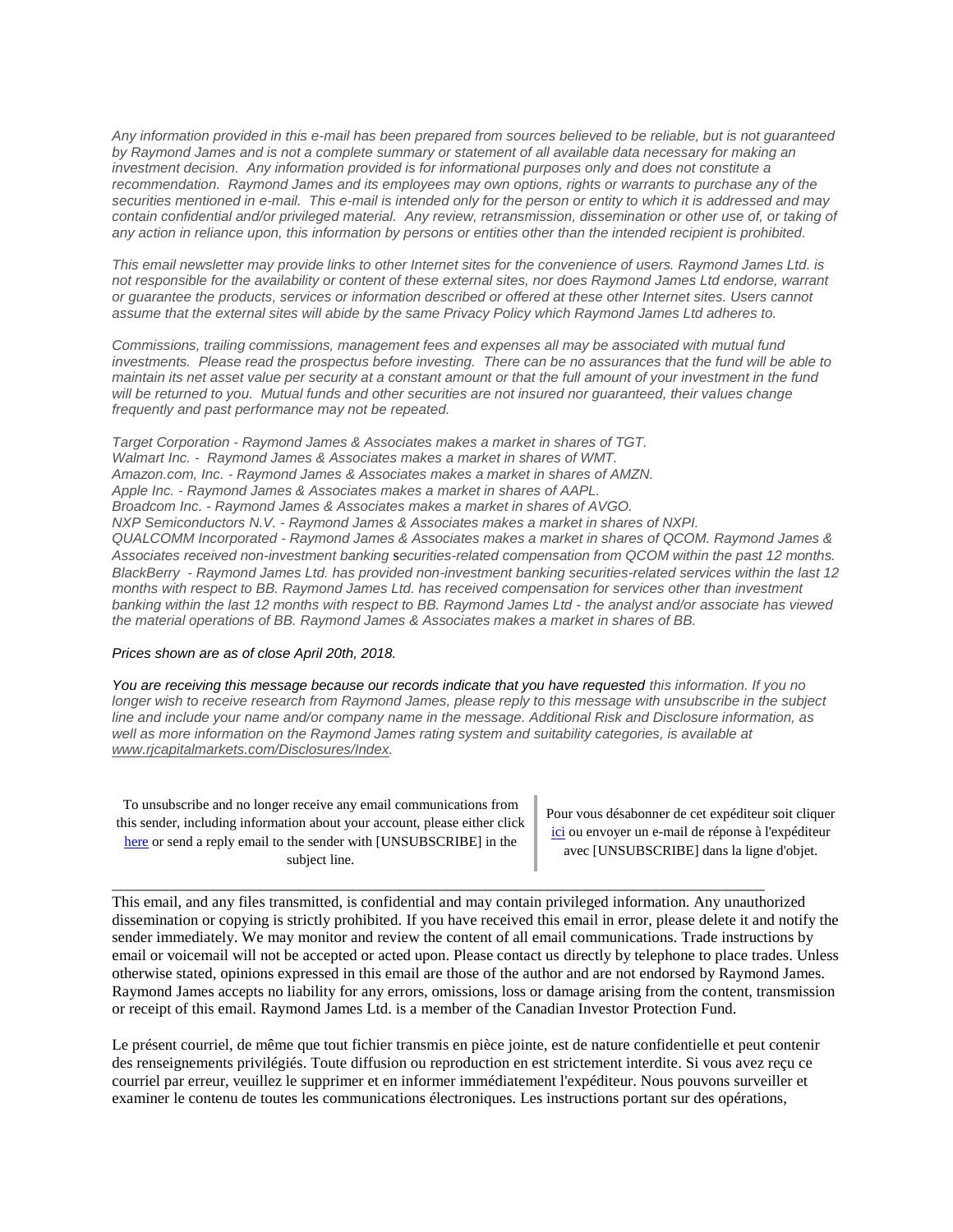données par courriel ou dans une boîte vocale, ne seront pas acceptées ni exécutées. Veuillez communiquer avec nous directement par téléphone pour donner des ordres en bourse. Sauf indication contraire, les avis exprimés dans le présent courriel sont ceux de l'auteur et ne sont pas avalisés par Raymond James. Raymond James décline toute responsabilité en cas d'erreurs, d'omissions, de pertes ou de dommages découlant du contenu, de la transmission ou de la réception du présent courriel. Raymond James Ltd. est membre du Fonds canadien de protection des épargnants.

\_\_\_\_\_\_\_\_\_\_\_\_\_\_\_\_\_\_\_\_\_\_\_\_\_\_\_\_\_\_\_\_\_\_\_\_\_\_\_\_\_\_\_\_\_\_\_\_\_\_\_\_\_\_\_\_\_\_\_\_\_\_\_\_\_\_\_\_\_\_\_\_\_\_\_\_\_\_\_\_\_\_\_\_

\_\_\_\_\_\_\_\_\_\_\_\_\_\_\_\_\_\_\_\_\_\_\_\_\_\_\_\_\_\_\_\_\_\_\_\_\_\_\_\_\_\_\_\_\_\_\_\_\_\_\_\_\_\_\_\_\_\_\_\_\_\_\_\_\_\_\_\_\_\_\_\_\_\_\_\_\_\_\_\_\_\_\_\_

This email, and any files transmitted, is confidential and may contain privileged information. Any unauthorized dissemination or copying is strictly prohibited. If you have received this email in error, please delete it and notify the sender immediately. We may monitor and review the content of all email communications. Trade instructions by email or voicemail will not be accepted or acted upon. Please contact us directly by telephone to place trades. Unless otherwise stated, opinions expressed in this email are those of the author and are not endorsed by Raymond James. Raymond James accepts no liability for any errors, omissions, loss or damage arising from the content, transmission or receipt of this email. Raymond James Ltd. is a member of the Canadian Investor Protection Fund.

Le présent courriel, de même que tout fichier transmis en pièce jointe, est de nature confidentielle et peut contenir des renseignements privilégiés. Toute diffusion ou reproduction en est strictement interdite. Si vous avez reçu ce courriel par erreur, veuillez le supprimer et en informer immédiatement l'expéditeur. Nous pouvons surveiller et examiner le contenu de toutes les communications électroniques. Les instructions portant sur des opérations, données par courriel ou dans une boîte vocale, ne seront pas acceptées ni exécutées. Veuillez communiquer avec nous directement par téléphone pour donner des ordres en bourse. Sauf indication contraire, les avis exprimés dans le présent courriel sont ceux de l'auteur et ne sont pas avalisés par Raymond James. Raymond James décline toute responsabilité en cas d'erreurs, d'omissions, de pertes ou de dommages découlant du contenu, de la transmission ou de la réception du présent courriel. Raymond James Ltd. est membre du Fonds canadien de protection des épargnants.

\_\_\_\_\_\_\_\_\_\_\_\_\_\_\_\_\_\_\_\_\_\_\_\_\_\_\_\_\_\_\_\_\_\_\_\_\_\_\_\_\_\_\_\_\_\_\_\_\_\_\_\_\_\_\_\_\_\_\_\_\_\_\_\_\_\_\_\_\_\_\_\_\_\_\_\_\_\_\_\_\_\_\_\_

\_\_\_\_\_\_\_\_\_\_\_\_\_\_\_\_\_\_\_\_\_\_\_\_\_\_\_\_\_\_\_\_\_\_\_\_\_\_\_\_\_\_\_\_\_\_\_\_\_\_\_\_\_\_\_\_\_\_\_\_\_\_\_\_\_\_\_\_\_\_\_\_\_\_\_\_\_\_\_\_\_\_\_\_

To unsubscribe and no longer receive any email communications from this sender, including information about your account, please either click [here](mailto:paul.siluch@raymondjames.ca?subject=[UNSUBSCRIBE]&body=I%20wish%20to%20unsubscribe%20from%20all%20commercial%20electronic%20messages%20from%20this%20sender.%20%20There%20may%20be%20other%20employees%20or%20agents%20within%20Raymond%20James%20which%20communicate%20with%20me%20electronically%20and%20I%20understand%20that%20I%20may%20unsubscribe%20from%20these%20senders%20separately.) or send a reply email to the sender with [UNSUBSCRIBE] in the subject line.

Pour vous désabonner de cet expéditeur soit cliquer [ici](mailto:paul.siluch@raymondjames.ca?subject=[UNSUBSCRIBE]&body=Je%20souhaite%20me%20désinscrire%20de%20tous%20les%20messages%20électroniques%20commerciaux.%20Il%20peut%20y%20avoir%20d) ou envoyer un e-mail de réponse à l'expéditeur avec [UNSUBSCRIBE] dans la ligne d'objet.

This email, and any files transmitted, is confidential and may contain privileged information. Any unauthorized dissemination or copying is strictly prohibited. If you have received this email in error, please delete it and notify the sender immediately. We may monitor and review the content of all email communications. Trade instructions by email or voicemail will not be accepted or acted upon. Please contact us directly by telephone to place trades. Unless otherwise stated, opinions expressed in this email are those of the author and are not endorsed by Raymond James. Raymond James accepts no liability for any errors, omissions, loss or damage arising from the content, transmission or receipt of this email. Raymond James Ltd. is a member of the Canadian Investor Protection Fund.

Le présent courriel, de même que tout fichier transmis en pièce jointe, est de nature confidentielle et peut contenir des renseignements privilégiés. Toute diffusion ou reproduction en est strictement interdite. Si vous avez reçu ce courriel par erreur, veuillez le supprimer et en informer immédiatement l'expéditeur. Nous pouvons surveiller et examiner le contenu de toutes les communications électroniques. Les instructions portant sur des opérations, données par courriel ou dans une boîte vocale, ne seront pas acceptées ni exécutées. Veuillez communiquer avec nous directement par téléphone pour donner des ordres en bourse. Sauf indication contraire, les avis exprimés dans